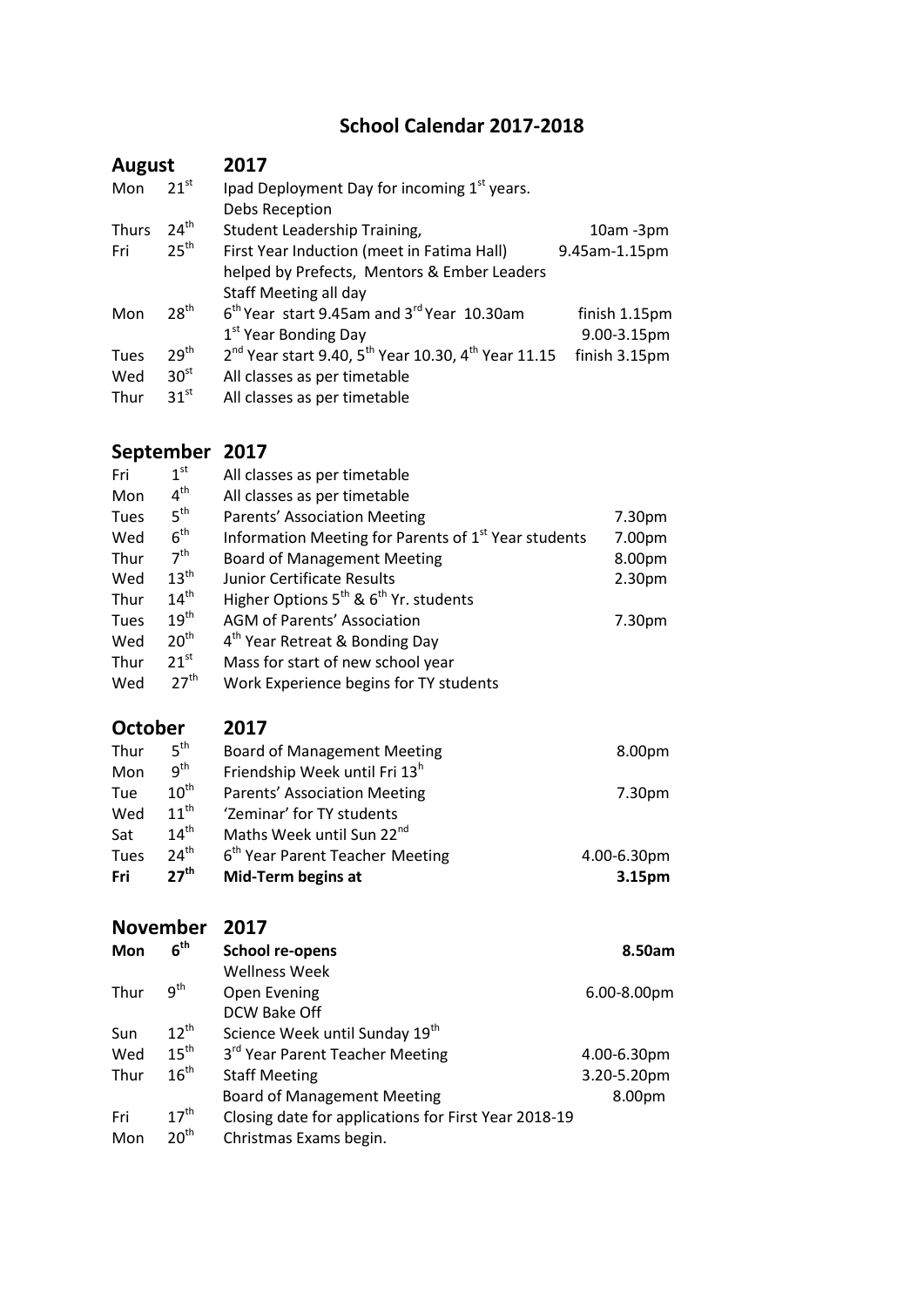| <b>December</b>         |                  | 2017                                                                   |              |
|-------------------------|------------------|------------------------------------------------------------------------|--------------|
| Mon                     | 4 <sup>th</sup>  | <b>Staff Meeting</b>                                                   | 3.20-5.20pm  |
| Wed                     | 6 <sup>th</sup>  | 5 <sup>th</sup> Year Parent Teacher Meeting                            | 4.00-6.30pm  |
|                         |                  | Parents' Association Meeting                                           | 7.30pm       |
| Thur                    | 7 <sup>th</sup>  | Carol Service for parents/guests                                       | 8.00pm       |
| Fri                     | 8 <sup>th</sup>  | Carol Service for students                                             |              |
| Thur                    | $14^{th}$        | TY Musical until Sat 16 <sup>th</sup>                                  |              |
| Fri                     | $22^{nd}$        | <b>Christmas Holidays</b>                                              | 3.15pm       |
| January                 |                  | 2018                                                                   |              |
| Mon                     | 8 <sup>th</sup>  | <b>School Re-opens</b>                                                 | 8.50am       |
|                         |                  | Young Scientist Exhibition                                             |              |
| Thurs                   | $11^{\text{th}}$ | <b>Staff Meeting</b>                                                   | 3.20-5.20pm  |
| Tues                    | $16^{\text{th}}$ | 1 <sup>st</sup> Year Parent Teacher Meeting                            | 4.00 -6.30pm |
| Mon                     | $22^{nd}$        | TY Law Day                                                             |              |
| Wed                     | $24^{\text{th}}$ | 2nd Year Parent Teacher Meeting                                        | 4.00 -6.30pm |
| Thurs                   | 25 <sup>th</sup> | <b>Board of Management Meeting</b>                                     | 8.00pm       |
| Sun                     | 28 <sup>th</sup> | <b>Catholic Schools Week</b>                                           |              |
| Mon                     | 29 <sup>th</sup> | Mock Exams begin for 3 <sup>rd</sup> and 6 <sup>th</sup> Year students |              |
|                         |                  | Parents' Association Meeting                                           | 7.30pm       |
| 2018<br><b>February</b> |                  |                                                                        |              |
| Sat                     | 3 <sup>rd</sup>  | <b>Entrance Assessment for Incoming First Years</b>                    |              |
| Mon                     | $5^{\text{th}}$  | <b>Staff Meeting</b>                                                   | 3.20-5.20pm  |
| Wed                     | 7 <sup>th</sup>  | <b>School Closed for Junior Cycle training</b>                         |              |
| Fri                     | $9^{\text{th}}$  | <b>Mid-Term Begins</b>                                                 | 3.15pm       |
| Mon                     | $19^{\text{th}}$ | <b>School re-opens</b>                                                 | 8.50am       |
| <b>Thur</b>             | $22^{nd}$        | <b>School Closed for Junior Cycle training</b>                         |              |
| <b>March</b>            |                  | 2018                                                                   |              |
| Thur                    | $1^{\text{st}}$  | 4 <sup>th</sup> Year Parent Teacher Meeting                            | 4.00-6.30pm  |
| <b>Tues</b>             | 6 <sup>th</sup>  | Meeting for Parents of 3 <sup>rd</sup> Year students                   |              |
|                         |                  | entering Transition Year 2017-18 in Fatima Hall                        | 8.00pm       |
| Thur                    | 15 <sup>th</sup> | <b>Board of Management Meeting</b>                                     | 8.00pm       |
| Mon                     | $19^{\text{th}}$ | <b>School closed (St. Patricks Day)</b>                                |              |
| Thur                    | $22^{\text{rd}}$ | <b>Staff Meeting</b>                                                   | 3.20-5.20pm  |
|                         |                  | Parents' Association Meeting                                           | 7.30pm       |
| Fri                     | 23 <sup>rd</sup> | <b>Easter Holidays-being at</b>                                        | 3.15pm       |
|                         |                  |                                                                        |              |
| April                   |                  | 2018                                                                   |              |
| Mon                     | 9 <sup>th</sup>  | <b>School re-opens</b>                                                 | 8.50am       |
| Thur                    | $12^{\text{th}}$ | <b>Staff Meeting</b>                                                   | 3.20-5.20pm  |
|                         |                  | <b>Board of Management Meeting</b>                                     | 8.00pm       |
| May                     |                  | 2018                                                                   |              |
|                         |                  | Sports Day will be held on first fine day in this month                |              |
| Mon                     | 7th              | <b>Bank Holiday - School closed</b>                                    |              |
| <b>Tues</b>             | $15^{\text{th}}$ | Meeting for Incoming 1 <sup>st</sup> Year Parents                      | 7.30pm       |